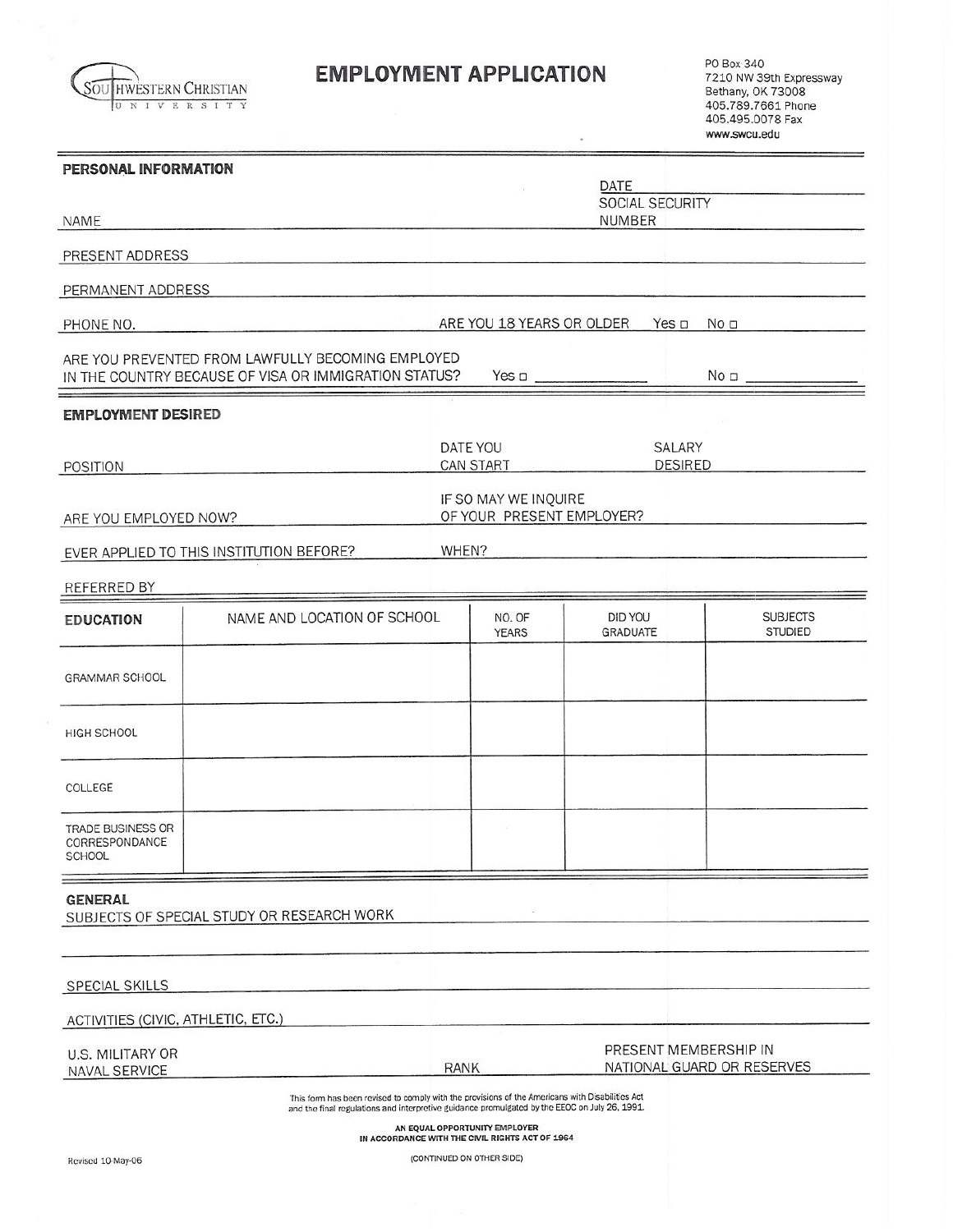## FORMER EMPLOYERS (LIST BELOW LAST THREE EMPLOYERS, STARTING WITH LAST ONE FIRST.)

| <b>DATE</b><br>MONTH/YEAR | NAME AND ADDRESS<br>OF EMPLOYER | <b>SALARY</b> | <b>POSITION</b> | <b>REASON FOR</b><br><b>LEAVING</b> |
|---------------------------|---------------------------------|---------------|-----------------|-------------------------------------|
| FROM                      |                                 |               |                 |                                     |
| TO                        |                                 |               |                 |                                     |
| FROM                      |                                 |               |                 |                                     |
| TO                        |                                 |               |                 |                                     |
| <b>FROM</b>               |                                 |               |                 |                                     |
| T <sub>O</sub>            |                                 |               |                 |                                     |

### WHICH OF THESE JOBS DID YOU LIKE THE BEST?

WHAT DID YOU LIKE MOST ABOUT THIS JOB?

#### REFERENCES (GIVE THE NAMES OF THREE PERSONS NOT RELATED TO YOU, WHOM YOU HAVE KNOWN AT LEAST ONE YEAR.)

| NAME         | <b>ADDRESS</b> | <b>BUSINESS</b> | <b>YEARS</b><br>ACQUAINTED |
|--------------|----------------|-----------------|----------------------------|
| $\mathbf{1}$ |                |                 |                            |
| 2.           |                |                 |                            |
| 3.           |                |                 |                            |

### IN CASE OF

## EMERGENCY NOTIFY

NAME NO. ADDRESS PHONE NO.

"I CERTIFY THAT ALL THE INFORMATION SUBMITTED BY ME ON THIS APPLICATION IS TRUE AND COMPLETE, AND I UNDERSTAND THAT IF ANY FALSE INFOR-MATION, OMISSIONS OR MISREPRESENTATIONS ARE DISCOVERED, MY APPLICATION MAY BE REJECTED AND, IF I AM EMPLOYED, MY EMPLOYMENT MAY BE TERMINATED AT ANY TIME. BY SIGNING BELOW I GIVE PERMISSION FOR THE INSTITUTION TO DO ALL NECESSARY BACKGROUND CHECKS THAT THEY NEED IN COSIDERATION OF THIS APPLICATION.

IN CONSIDERATION OF MY EMPLOYMENT, I AGREE TO CONFORM TO THE INSTITUTION'S RULES AND REGULATIONS, AND I AGREE THAT MY EMPLOYMENT AND COMPENSATION CAN BE TERMINATED, WITH OR WITHOUT CAUSE, AND WITH OR WITHOUT NOTICE, AT ANY TIME, AT EITHER MY OR THE INSTITUION'S OPTION. I ALSO UNDERSTAND AND AGREE THAT THE TERMS AND CONDITIONS OR MY EMPLOYMENT MAY BE CHANGED, WITH OR WITHOUT CAUSE, AND-WITH OR WITHOUT NOTICE, AT ANY TIME BY THE INSTITUTION. I UNDERSTAND THAT NO INSTITUTION REPRESENTATIVE, OTHER THAN THE PRESIDENT, AND THEN ONLY WHEN IN WRITING AND SIGNED BY THE PRESIDENT, HAS ANY AUTHORITY TO ENTER INTO ANY AGREEMENT FOR EMPLOYMENT FOR ANY SPE-CIFIC PERIOD OF TIME, OR TO MAKE AN AGREEMENT CONTRARY TO THE FOREGOING."

| <b>DATE</b>                           |                 | <b>SIGNATURE</b>  |                     |             |  |
|---------------------------------------|-----------------|-------------------|---------------------|-------------|--|
| DO NOT WRITE BELOW THIS LINE          |                 |                   |                     |             |  |
| <b>INTERVIEWED BY</b>                 |                 |                   |                     | <b>DATE</b> |  |
| <b>REMARKS</b>                        |                 |                   |                     |             |  |
|                                       |                 |                   |                     |             |  |
| <b>NEATNESS</b>                       |                 |                   | <b>ABILITY</b>      |             |  |
| HIRED: YES $\Box$                     | NO <sub>□</sub> | <b>POSITION</b>   | <b>DEPARTMENT</b>   |             |  |
| SALARY/WAGE<br>DATE REPORTING TO WORK |                 |                   |                     |             |  |
| APPROVED                              | 1.              | 2.                | 3.                  |             |  |
|                                       |                 | <b>SUPERVISOR</b> | ADMINISTRATIVE HEAD | CONTROLLER  |  |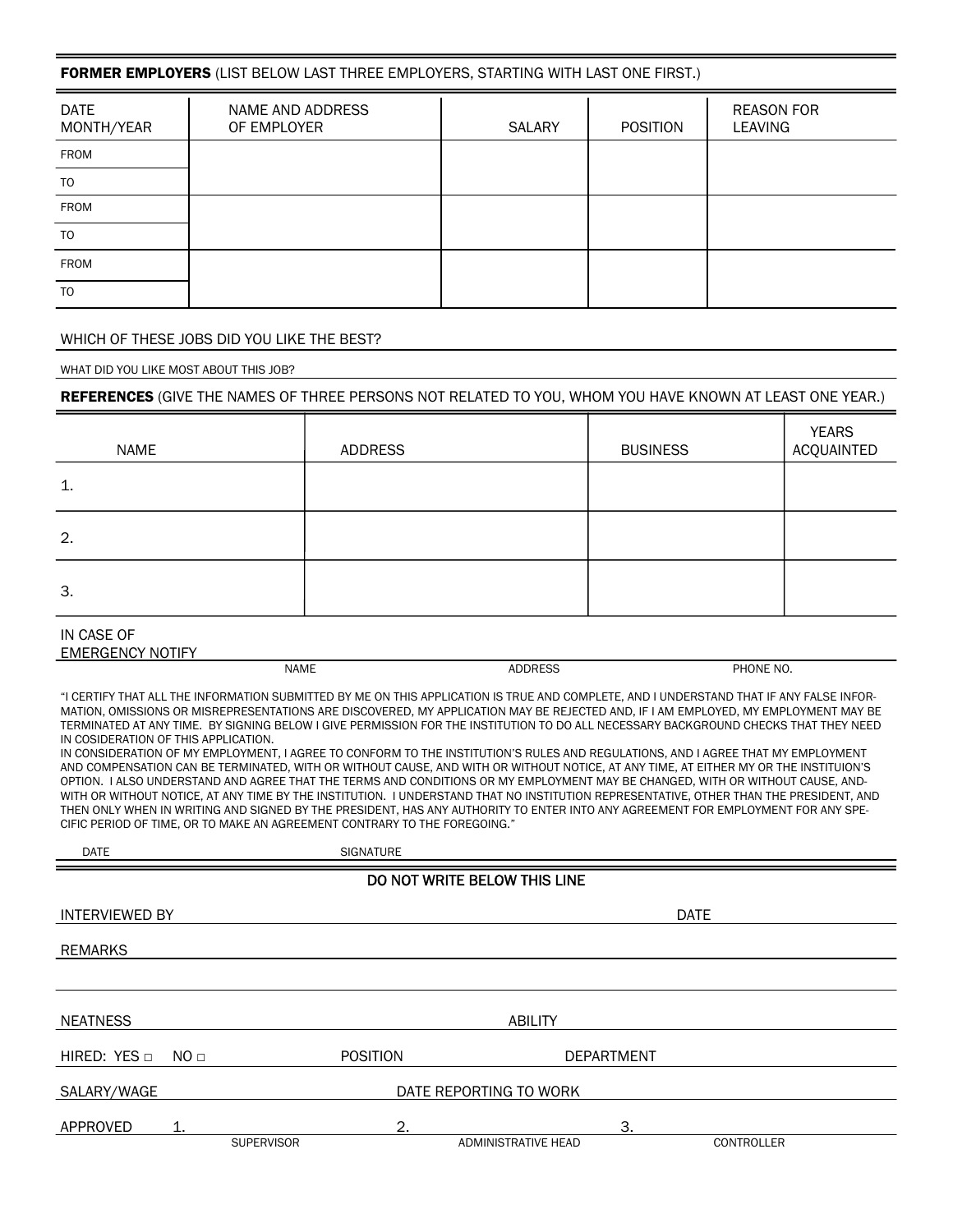

E

# **EMPLOYMENT APPLICATION SKILLS PROFILE**

PO Box 340 PO Box 340<br>7210 NW 39th Expressway<br>Bethany, OK 73008<br>405.789.7661 Phone 405.495.0078 Fax www.swcu.edu

| NAME                                                                                                                                                                                                              |                                           |                                              |
|-------------------------------------------------------------------------------------------------------------------------------------------------------------------------------------------------------------------|-------------------------------------------|----------------------------------------------|
|                                                                                                                                                                                                                   |                                           | DATE                                         |
| Please complete this profile as accurately as possible. Contact the Human Resources Office for assistance.                                                                                                        |                                           |                                              |
| <b>SKILLS</b><br>TYPING WPM<br>STENO WPM                                                                                                                                                                          |                                           |                                              |
| BRIEFLY DESCRIBE YOUR EXPERTISE AND EXPERIENCE IN:<br><b>FILING</b>                                                                                                                                               |                                           |                                              |
| ACCOUNTING/BOOKKEEPING                                                                                                                                                                                            |                                           |                                              |
| COMPOSITION, GRAMMAR AND LETTER CONSTRUCTION SKILLS                                                                                                                                                               |                                           |                                              |
| <b>BULK MAILING</b>                                                                                                                                                                                               |                                           |                                              |
| <b>TEAM PROJECTS</b>                                                                                                                                                                                              |                                           |                                              |
| PURCHASING                                                                                                                                                                                                        |                                           |                                              |
| PLEASE INDICATE YOUR LEVEL OF COMPETENCE/FAMILIARITY IN THE FOLLOWING AREAS ON A<br>SCALE OF 0-5. (0=NONE; 5= FULLY COMPETENT)<br>EQUIPMENT<br>ADDING MACHINE/CALCULATOR<br>PHOTOCOPIERS<br>TELEPHONE/SWITCHBOARD | DICTATION SYSTEMS<br>POSTAGE/MAILING      | FACSIMILE (FAX)<br>BINDING MACHINES          |
| <b>COMPUTER SKILLS</b><br>DATA ENTRY<br>DATABASE MANAGEMENT                                                                                                                                                       | <b>DESKTOP PUBLISHING</b><br>PROGRAMMING  | <b>GRAPHIC DESIGN</b><br>WEBSITE DEVELOPMENT |
| SOFTWARE<br>WINDOWS XP PRO<br>MS WORD<br>MS POWERPOINT<br>COREL DRAW                                                                                                                                              | MAC OS<br>MS EXCEL<br><b>QUARK XPRESS</b> | <b>GROUPWISE</b><br>MS ACCESS<br>PHOTOSHOP   |
| PLEASE LIST BY NAME AND TYPE (I.E., WORD PROCESSING, DESKTOP PUBLISHING, GRAPHICS, DATABASE, ETC.) ANY OTHER<br>SOFTWARE WITH WHICH YOU ARE FAMILIAR.<br>NAME                                                     | <b>TYPE</b>                               |                                              |
| <b>NAME</b>                                                                                                                                                                                                       | <b>TYPE</b>                               |                                              |
| NAME                                                                                                                                                                                                              | <b>TYPE</b>                               |                                              |
| NAME                                                                                                                                                                                                              | <b>TYPE</b>                               |                                              |

CONTINUED ON OTHER SIDE